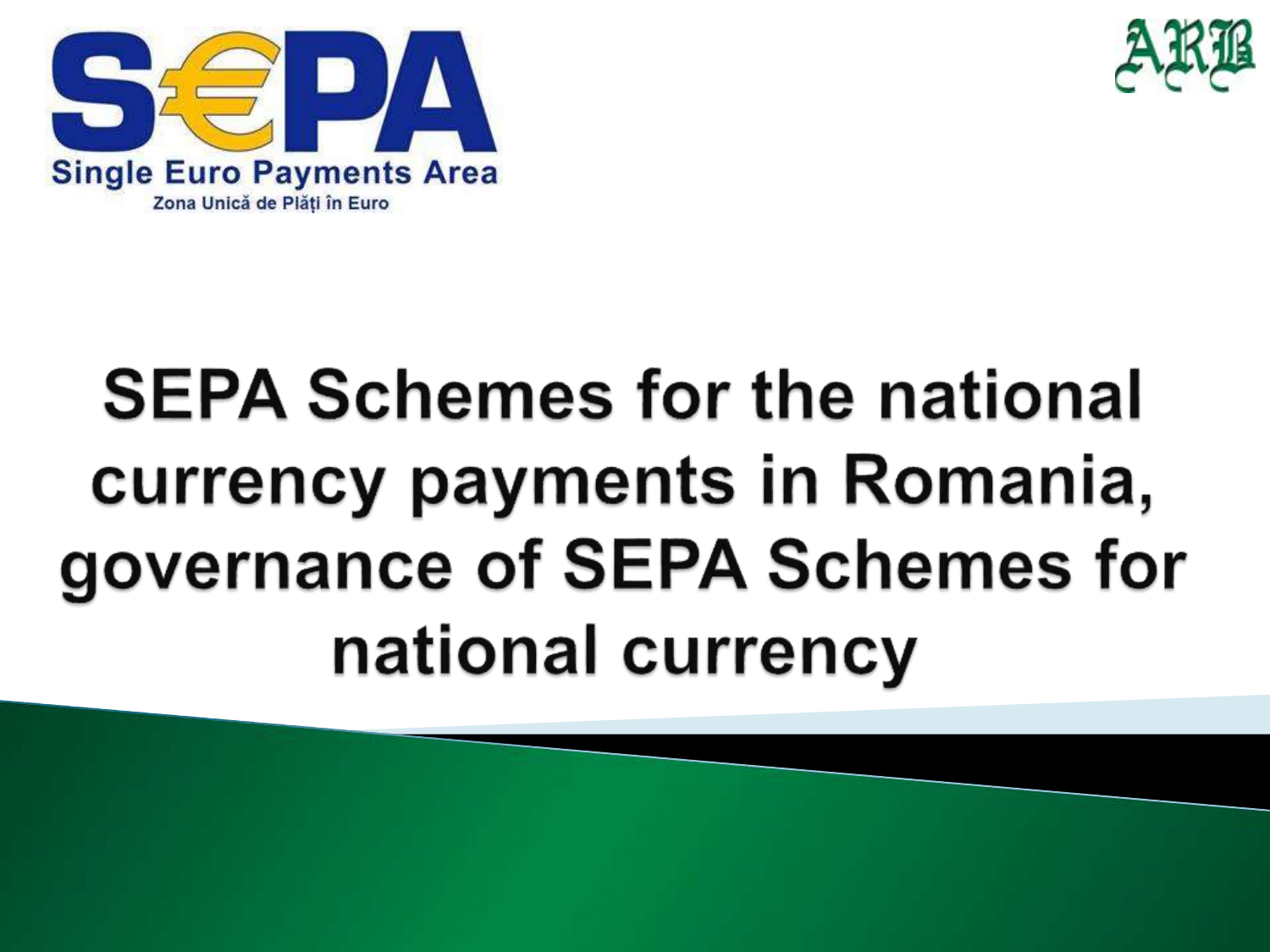# **Agenda**



### **SEPA RON Project**

- **governance - SEPA Schemes RON**
- **Romanian Banking Association governance authority on SEPA Schemes RON - functions**
- **Scope, objective, area, approach - auto-regulation in practice for adoption of SEPA Schemes for the national currency payments in Romania,**
- **Organization**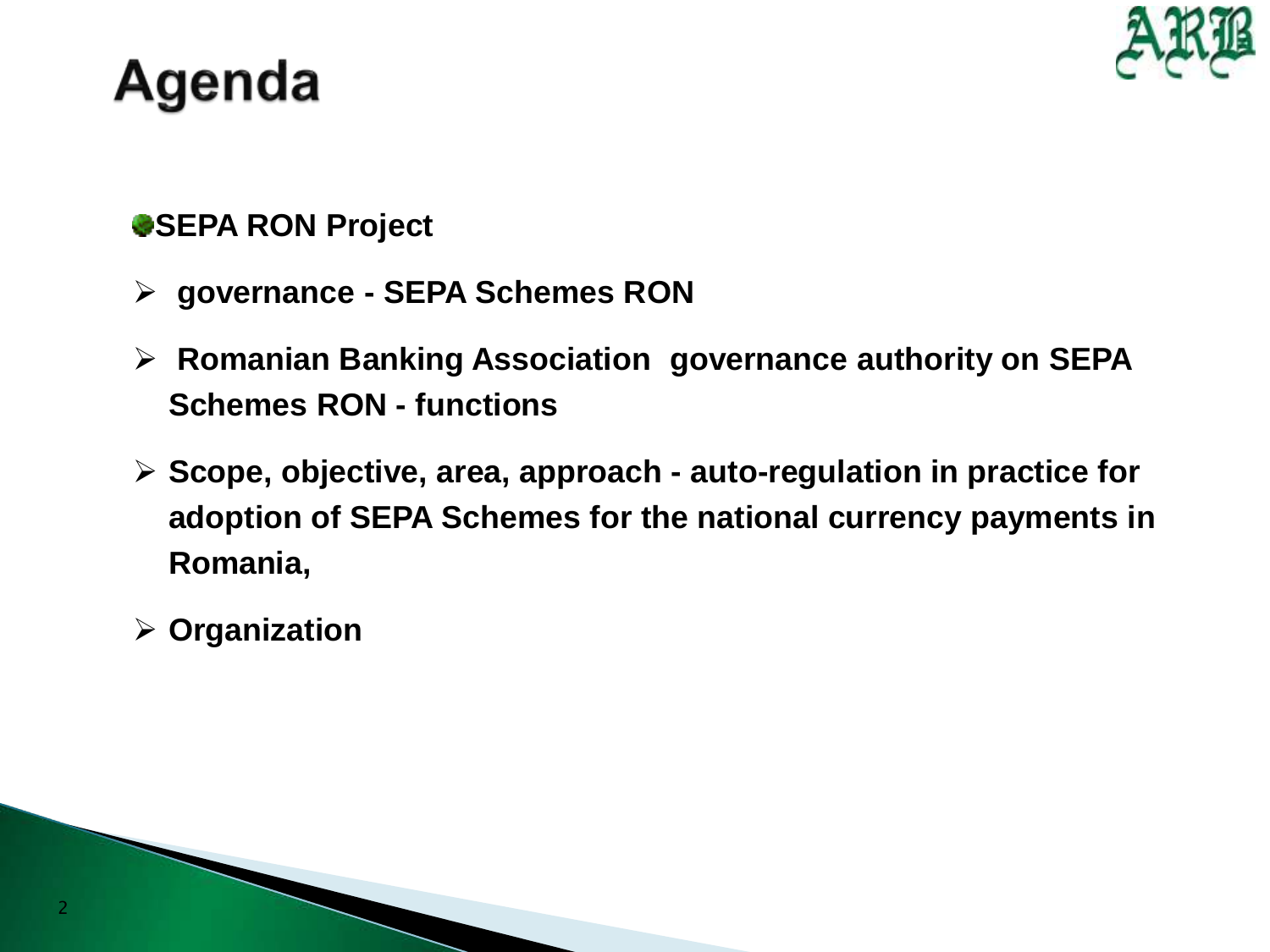

#### Governance

### **SEPA RON In Romania banking community decided in 2008 to adopt SEPA standards for payments in RON**

Adoption of SEPA standards in RON is subject to a process of selfregulation in the banking community that was started at the initiative and with the support of the National Bank of Romania and resulted in the signing in September 2012 of the Convention on National Payment Schemes, including schemes SEPA credit transfer and direct debit RON payments.

## **27 participants joined the SEPA Credit Transfer RON**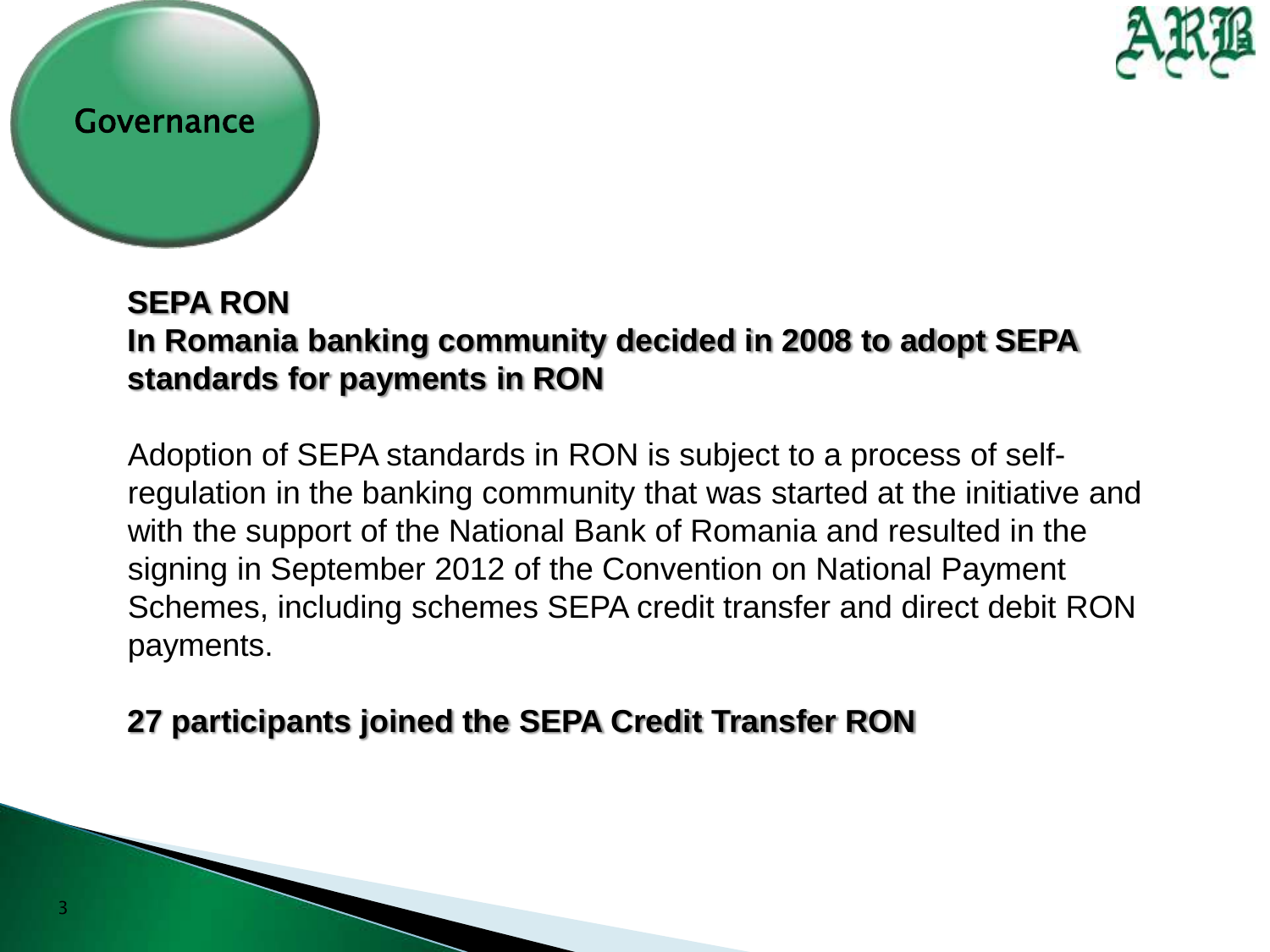

# **Functions**

**In the process of self-regulation, the Romanian Banking Association took over the role of governance authority on SEPA Schemes RON by performing the following functions:** 

**The Administration and Compliance -** Implementation of an Annual Plan Audit and Control Missions for monitoring compliance with SEPA RON Schemes Rules for all participants who joined the Convention on National Payment Schemes.

Results in 2014 up to date:

- $\times$  16 Audit and Control Missions;
- $\sim$  27 participants joined the SCT RON;
- $\overline{6}$  81 recommendations on terms and definitions, national peculiarities, methodology and processes optimization.

**The Development and updating -** Change management procedures aim to ensure relevant and timely maintenance of the Schemes for their users through structured processes for initiating and implementing changes, the SEPA RON Schemes Rules and associated documentation. An important component is the changes to EPC Schemes ruleset by posting updated versions of them in connection with updating and completing the list of features adopted to implement SEPA RON Schemes.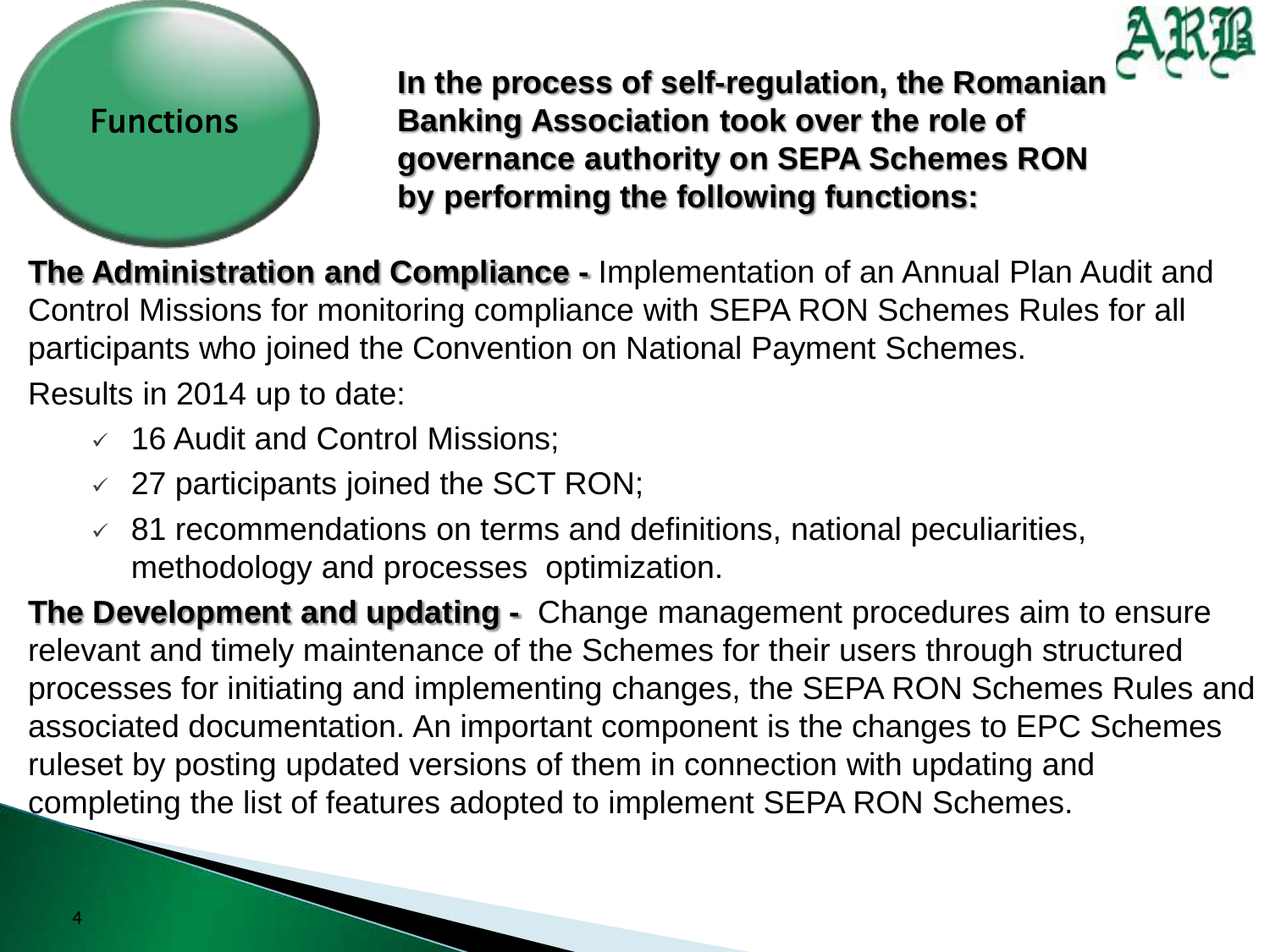



**SCOPE:** The purpose of our missions in 2014 was limited to procedures and applications flow that support the safe conduct of the process SEPA SCT RON. Applies to all participants in the National Payment Schemes in order to verify compliance with the requirements of payments national standards and regulations.

**OBJECTIVE:** The objectives are to examine the process SEPA SCT RON performed by each participant and quality of existing internal control mechanisms.

**AREA:** Includes Participant structures that are responsible for the SEPA SCT RON in accordance with the objectives of this mission.

**APPROACH:** Identification of regulations, manuals, procedures and legal requirements for SEPA SCT RON and examine their implementation in the current work activity;

Analysis of the adequacy of control measures and their implementation by conducting interviews;

The review was conducted according to ISO 9001/208, ISO 9000/2006, ISO 19011/2011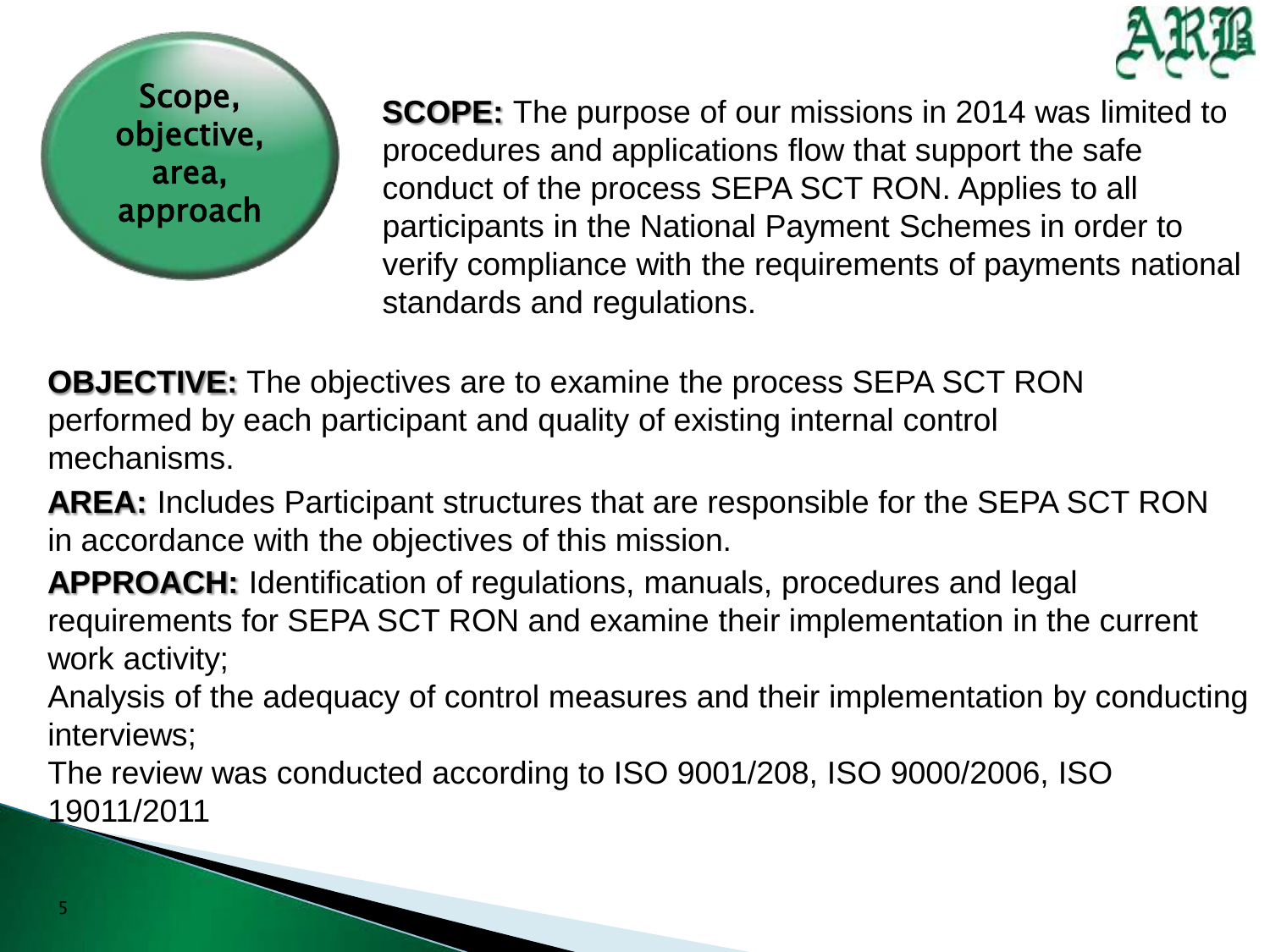